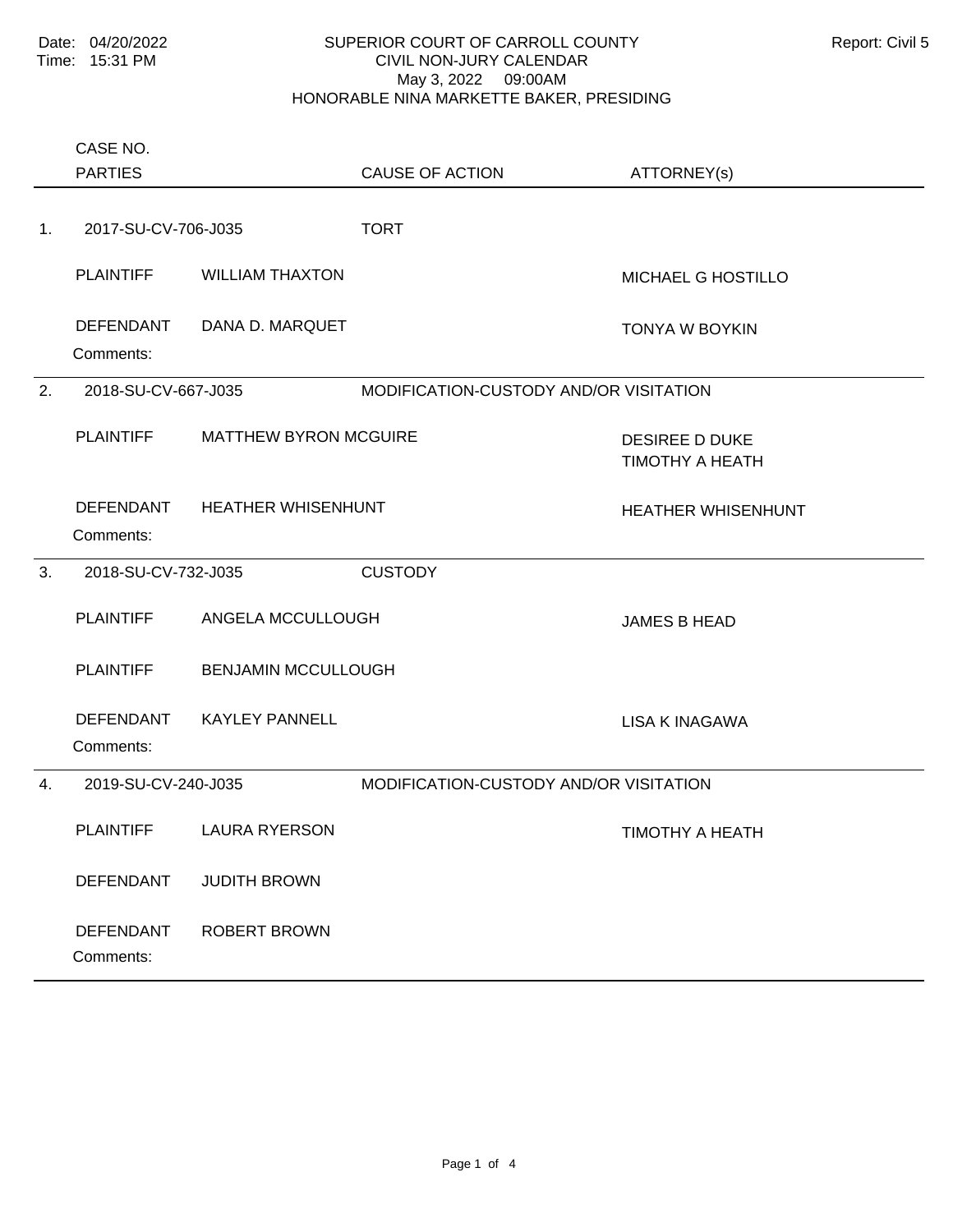Comments: PLAINTIFF SHIRLEY D HUFFMAN DESIREE D DUKE DEFENDANT BONNIE LEE DEFENDANT DANIEL BASS DEFENDANT BONNIE LEE BASS 5. 2020-SU-CV-197-J035 OTHER DOMESTIC RELATIONS FILING Comments: PLAINTIFF JOSHUA BROWN JAMES B HEAD DEFENDANT MISTIE STILES 6. 2020-SU-CV-614-J035 PATERNITY (INCLUDES LEGITIMATION) Comments: PLAINTIFF MARCUS MANUEL THOMAS MARCUS MANUEL THOMAS ALEXANDRYA AKA TASHA L JOHNSON BELL-THOMAS DEFENDANT 7. 2020-SU-CV-648-J035 DIVORCE (INCLUDES ANNULMENT) Comments: PLAINTIFF MELISSA ASHLEY MOTT DEFENDANT DANIEL GUYLE MOTT 8. 2021-SU-CV-518-J035 DIVORCE (INCLUDES ANNULMENT) Comments: PLAINTIFF ELIZABETH CRAVEN DEFENDANT THOMAS CRAVEN 9. 2021-SU-CV-552-J035 DIVORCE (INCLUDES ANNULMENT) PARTIES CASE NO. CAUSE OF ACTION ATTORNEY(s)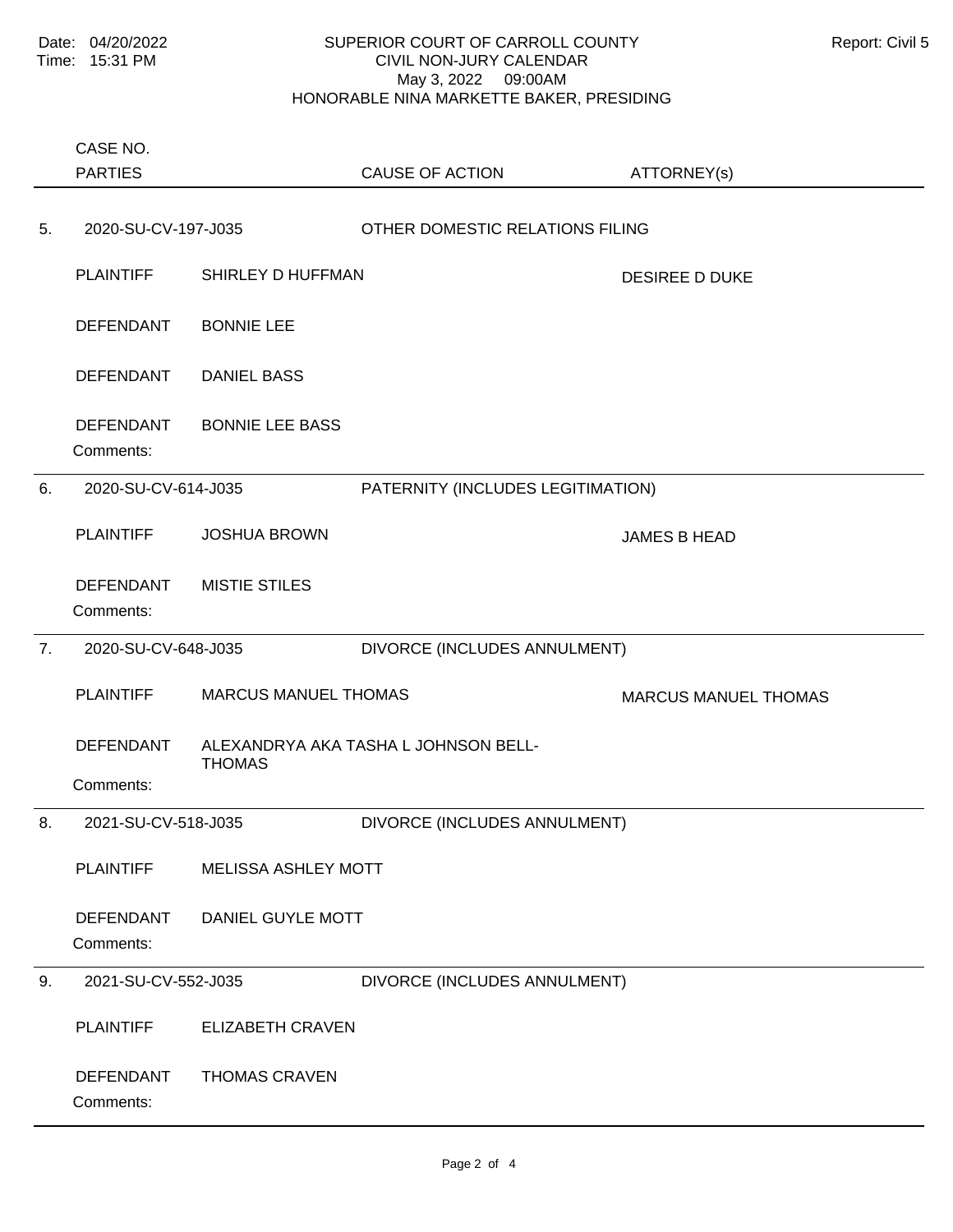Comments: PLAINTIFF MYKOSKIA VICKS NATURAL MYKOSKIA VICKS DEFENDANT TYLANDAS THOMPSON 10. 2021-SU-CV-839-J035 DIVORCE (INCLUDES ANNULMENT) Comments: PLAINTIFF LAUREN E ROGERS CHRISTOPHER WYNN DEFENDANT JERRIMIE TOLBERT 11. 2021-SU-CV-922-J035 MODIFICATION OF CUSTODY/PARENTING TIME/VISITATION Comments: PLAINTIFF ANDREW WIDOTA DESIREE DUKE DEFENDANT JORDYN SORRELL SHERRI L KELLEY 12. 2021-SU-CV-1088-J035 PATERNITY (INCLUDES LEGITIMATION) Comments: PLAINTIFF PRISTINA P ACKEY PLAINTIFF PRISTINA P ACKEY 13. 2022-SU-CV-107-J035 NAME CHANGE Comments: PLAINTIFF VICTORIA DIAZ VICTORIA DIAZ 14. 2022-SU-CV-220-J035 NAME CHANGE Comments: PLAINTIFF MELINDA ANN HUDNALL WEYMAN ROOKS DEFENDANT BENJAMIN JAMES HUDNALL 15. 2022-SU-CV-368-J035 DIVORCE (INCLUDES ANNULMENT) PARTIES CASE NO. CAUSE OF ACTION ATTORNEY(s)